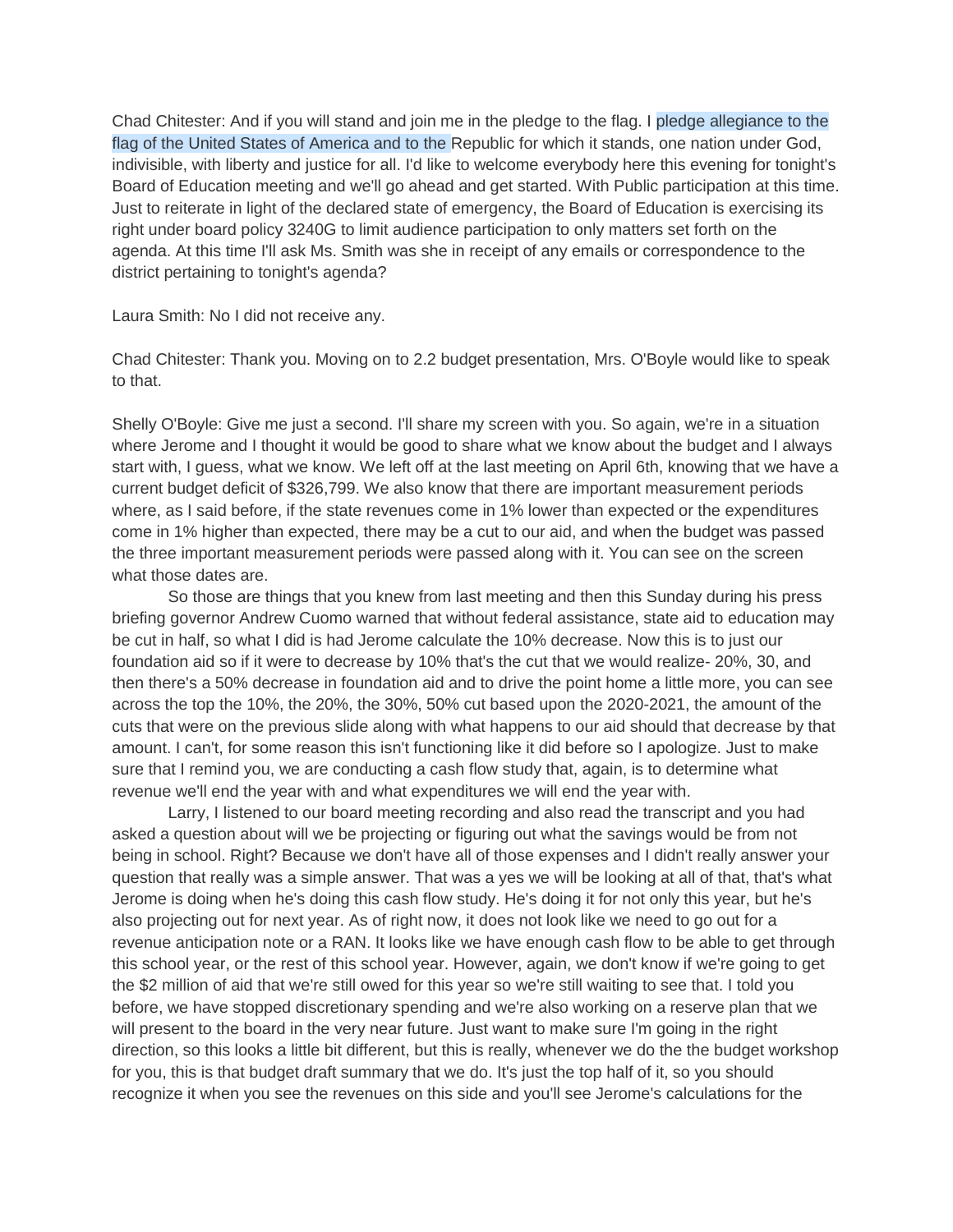revenues and the total amount of revenue that we're going to be realizing. And then over here, you're going to see the expenditures, and here are all of the department budgets and all of the expenditures that we went over during workshop 1 or workshop 2.

So I want you to look right here, amount of increase, and I want you to look at the amount of decrease. Anything that is highlighted that should be red along with the amount is what we have either added to the budget or subtracted from the expenditures. So if you look at this total amount here, it's \$110,000 and this amount of decreased expenditures \$216,799, you should recognize that number of \$326,799. So I'm going to turn this over to Jerome to go over exactly what we did in each of these highlighted areas, beginning with the revenue.

Jerome LeeYaw: Okay, so in order to make up deficits, you can do one of two things. You can either increase your revenues or decrease expenditures and in most cases we try to do a combination of both in order to make up that deficit, which in this case is \$326,799. So on the revenue side the 1st increase on the local revenues I increased it by \$10,000. The majority of that \$10,000 is the revenue that we get from out of district students, non resident students. Usually I budget that a lot less than the actual amount just in case everybody doesn't come back, so I'm pretty confident that we can get that extra thousand \$10,000 in tuition revenue. Medicaid, I increased that by \$5,000 again. Initially I had budgeted \$10,000. For the past 4 to 5 years we've been getting close to \$20,000 each year in Medicaid reimbursements, so again pretty confident I'm going to be able to get at least \$15,000 revenues there.

Unemployment reserve, it was \$5000 but we increased it by another \$5000 for obvious reasons. For instance, because of the whole COVID pandemic, substitute teachers etc. can file for unemployment, so if there's any layoffs that happen or substitutes filing for unemployment, we may have increased costs so that justifies increasing the transfer from the reserve. And then the last one is Teacher Retirement contribution, well there's teachers and non-teachers. I increased that by \$90,000 from the reserve. Traditionally we only had an ERS reserve and we're able to add a TRS reserve which was just passed this school year. So that Reserve has close to a million dollars in it right now, so taking out \$200,000 for next year's school budget would be very beneficial and still leave the reserve with enough to go for a few more years. Again, even if we don't add to it at all. Any questions about the revenue side?

Shelly O'Boyle: Polly?

Polly Hanson: So can you just clarify the amount that is highlighted under revenues, is that, including like let's say the \$114,800 is that including the \$10,000?

Jerome Lee Yaw: Yes.

Shelly O'Boyle: I just wanted to make sure that you had how much we increased it without having to, it was hard on the PowerPoint to go back and forth between the two documents. Polly?

Polly Hanson: I thought I understood it, but then I thought that you had said for the Medicaid that you could, you were thinking up to \$20,000, and then I thought, well, is that \$15,000 with the \$5000 or is that adding the \$5000 additionally? So I was just a little bit confused, but I.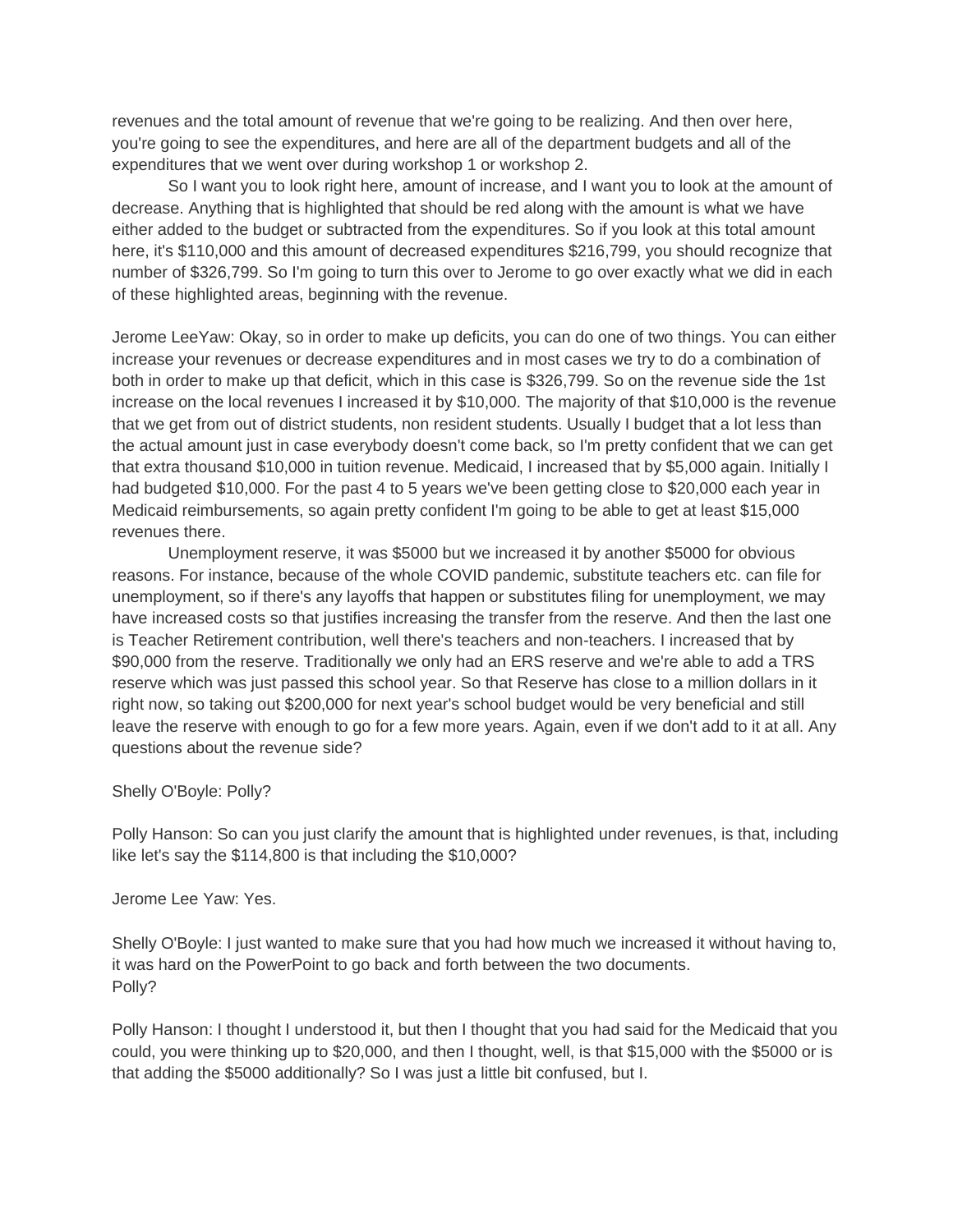Jerome Lee Yaw: No, the reason I mentioned \$20,000 because for the past 4-5 years we've averaged about \$20,000- \$25,000 in actual revenues from Medicaid, so that's why I was comfortable increasing it to \$15,000, knowing still at the very minimum, be able to get that back.

Shelly O'Boyle: Jerome, if I could say something. I don't know, I make these weird analogies, but if you were saving for a special bike and you knew that your grandmother was going to give, well every year, she gives you \$100 but this year it's kind of tight so instead of banking on the fact or counting on the fact that she's going to give you \$100, when you estimate that revenue, you might estimate \$50 because that's a safe estimate in your calculation of saving for that bike. So it's kind of that in budgeting. So Jerome has to be comfortable in what he knows, facts and data that he uses in order to determine how much he's comfortable putting there to count on. Because the last thing we want to do is over spend that and not get those revenues. Okay, Jerome?

Jerome Lee Yaw: Any other questions on revenues? Okay, on the expenses side we reduced the expenditures in the categories that are highlighted and I'll just go through those. Athletics, we reduced that by \$27,000 and making up that \$27,000 we took out the entire uniform budget of \$20,000, and then we also took out the cross training program that we've been doing for the past 2-3 years, which was \$7000, so that's the \$27,000 that we cut out of athletics. The next line down admin. Miscellaneous that was reduced by \$5,000 and that is reducing our legal expenses by \$5,000, Buildings and Grounds, total reduction of \$37,000. Of that, \$25,000 is coming out of equipment for buildings, building maintenance, \$5000 equipment for cleaning and custodial and the \$7000 for utilities. We reduced our natural gas budget by \$7,000 so that accounts for the \$37,000 decrease in the buildings and grounds.

Transportation, that was reduced by \$12,000 and I reduced, I always keep a blind item for contract transportation. Sometimes we have situations where we do not have the staff of drivers to do special runs and we may have to contract that out. Most times it's the parents transporting their own kids. A lot of years we don't use it, sometimes we do. So there was \$20,000 in there and I cut \$12,000 out of it. BOCES, that was reduced by \$85,799 and that entire decrease is in the actual technology part of the BOCES budget. So the money that Heidi uses for devices and other technology items, that was reduced by \$85,000. And benefits reduced by \$50,000 and that is reducing how much I budgeted for the Teacher Retirement contribution. I usually always use a higher percentage than what I expected and so there was enough cushion in the TRS retirement contribution that I'm comfortable taking \$50,000 out and still have enough to cover what it's actually going to be. With those deductions, plus the increases in revenues that accounts for \$326,799 deficit. So now we have a balanced budget with revenues and expenditures will be \$18,062,844 which is a 1.62% increase over 2019-2020.

Shelly O'Boyle: Two points, if I can come in and piggyback off of that, number one, I'm always a little bit nervous because after something like this happens you know that the TRS and ERS rates are going to go through the roof, but they are delayed a little. We also, I also know that I trust Jerome's ability to predict and know and feel comfortable for what's left there. So I just wanted to speak to that for a moment because we are cognizant that that rate is going to go up. The second thing is, while this is great because we have balanced the budget by increasing our revenues and decreasing our expenditures, it is a little worrisome in the future because there are only so many reserves or so much in the reserves that you can throw to the revenue side or you know if we get a decrease in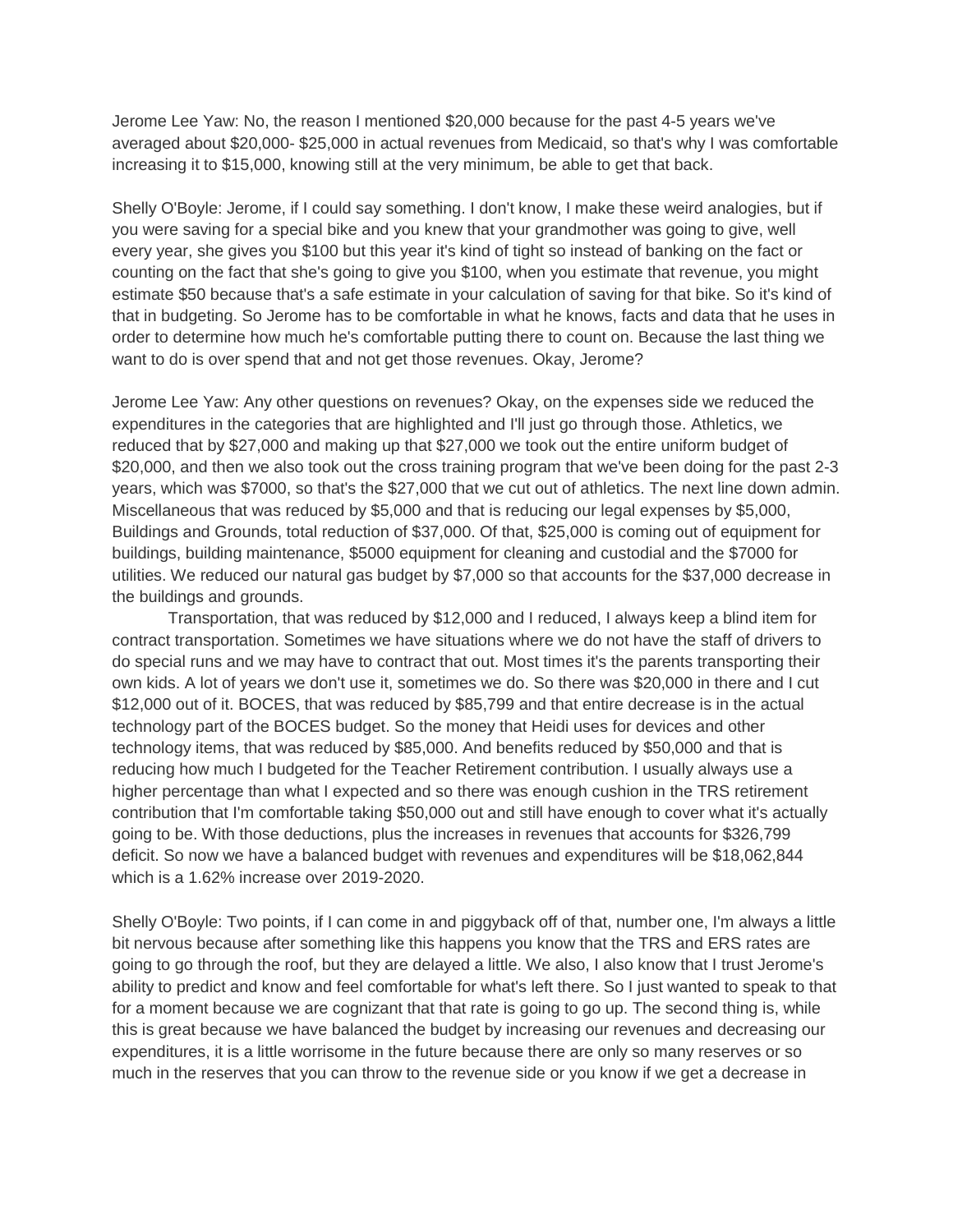maybe tuition students or kids that the consortium might be sending us, then it's worrisome when you start increasing your revenues like that and you decrease your expenses.

We have not heard of any retirements excuse me as of yet, which isn't, so every position that we receive a retirement for we would obviously look at and maybe eliminate that position due to attrition versus a cut. I think this year, we can get away without cutting personnel, which would be my goal moving forward as well because, as you know, since I've gotten here we've cut an administrator, now we're not replacing a second administrator and I've really been trying to work to right size our district, so there isn't a lot of fat to cut in personnel.

So I'm going to move to the next slide, which you should recognize as the bottom of that budget worksheet and you'll see, as Jerome said, if you look at the 19/20 budget, this is what the total budget was. Here is the 20/21 budget, that's the amount that we balanced. It also includes the 2.77% which I'm going to flip hopefully backwards. You'll see right here is the additional tax levy of that 2.77%, So this is the amount that that 2.77% gives us above the 2019 tax levy here. That's why it's added in, and if you compare the two budgets, you'll see that the dollar increase is only \$287,314 above the last year, which is a total percent increase of 1.62%. I'm going to stop to see if you have any questions. John?

John Spacht: I was just curious with reducing the buildings and grounds equipment budget what's left in there for future equipment?

Jerome Lee Yaw: There would still be \$30,000 left in there in the equipment, maintenance equipment budget.

John Spacht: Okay, and you were cutting that by how much?

Jerome Lee Yaw: We cut it by \$25,000.

Shelly O'Boyle: And John just to make you feel a little bit better about that as we have met each year with the department supervisor. So when we met with Dan Hallberg he went through his list of big equipment and gave us the year that it was purchased and what he needed and we've caught him up, like we've done a good job with getting him caught up. There was something we would have purchased this year. Jerome help me.

Jerome Lee Yaw: Actually an ATV.

Shelly O'Boyle: An ATV, but it's not an essential piece. Like he can live without that. In the future we would want to be purchasing but he's okay right now, or that department, not Dan per se.

John Spacht: Okay.

Shelly O'Boyle: And I think Randy is coming into the meeting at some point. Okay, so I'm going to move to here. So what are the next steps? So again, we're going to see what happens at the measurement periods on April 30 & May 31. We also, within our budget, have prepared for additional cuts at or half like at the pandemic adjustment or half of the pandemic adjustment, and I put that amount here for you. Because remember, they were predicting maybe it would be half of the pandemic adjustment. So this amount, whatever amount we're cut we're prepared to actually take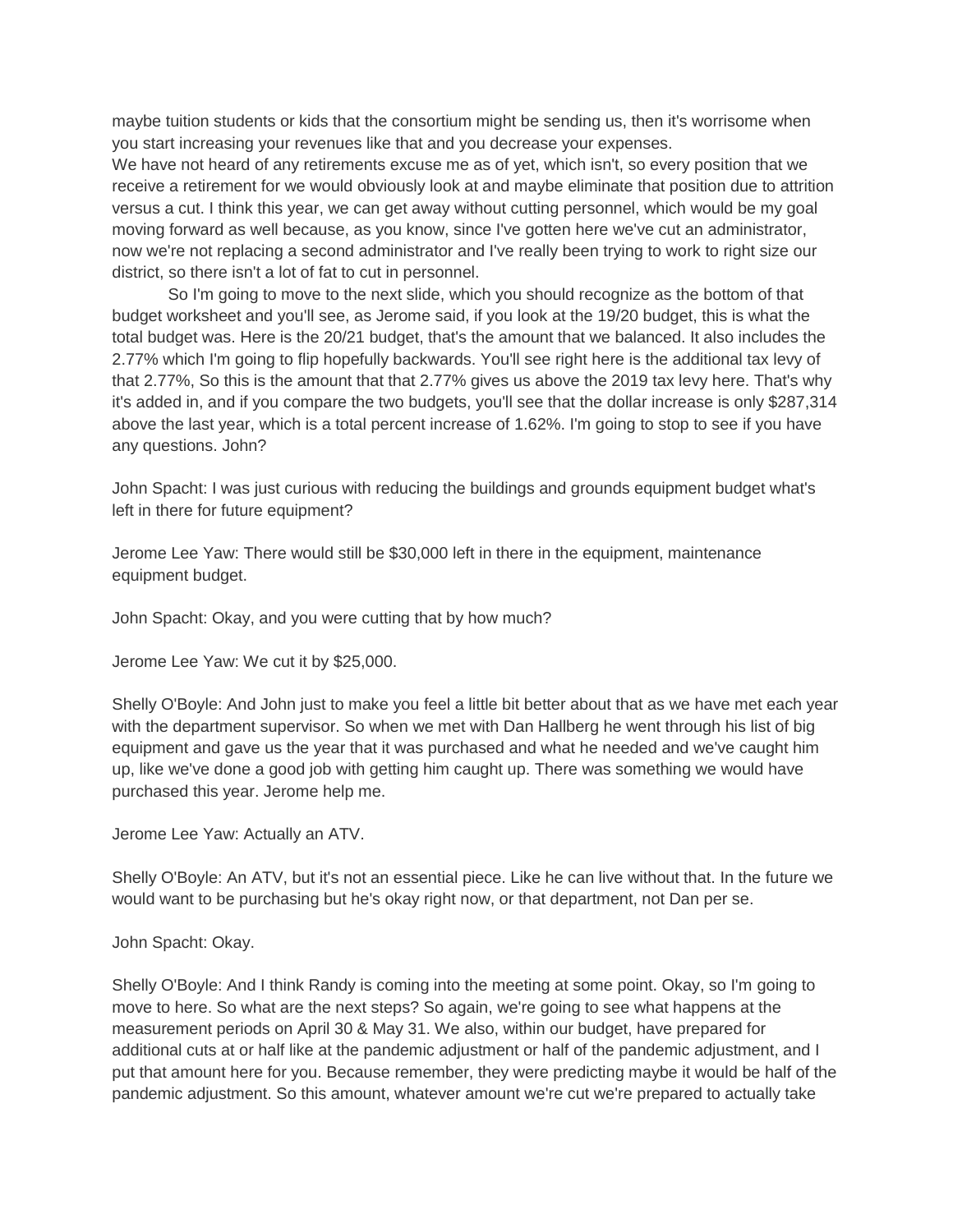from our technology budget. Because I don't want to be purchasing devices, I've been laying off people. So we're looking at maybe reducing, not positive what that amount is going to be, but prepared with a cushion. Because the last thing we want to have to do is make mid year cuts. And then here's a call to action. I'm asking all of the board members, anybody that is watching this board meeting tonight, to contact their representatives in Washington to advocate for more federal help. We'll be putting this on our website. So please don't think you have to like quickly write this down. But here is the actual message that we're asking that you send. And I'll give you a chance to read that for a second. I'll also be sending this out to both of our unions to see if we can get our, all teachers, all support staff to be sending messages. I'll make sure that this is also on the website and board members, I will email this to you. So you'll have both the message and how to contact these people. It's as simple as clicking on and filling out information and just cutting and pasting that information right into the email or you can even call. Polly?

Polly Hanson: Is there something that you would feel comfortable putting on social media? To maybe have some of the taxpayers also do.

Shelly O'Boyle: Yes, I think the more people we can get doing this the better, so that we get federal aid to education, because without that I think we're looking at detrimental cuts throughout our state, not just our district. We're moving on to the budget process. The last meeting I gave you, or we gave you revised dates with the June 2 budget vote, but we have since understood it to mean that a budget date has not been set and that it'll be after June 1st. So we've heard June 23, we've heard June 9th, so Jerome and I are sitting tight until they actually establish what date that be. The board, at the April 6 meeting gave Laura the ability to act upon those dates; to be able to publish the legal notice so we'll be ready to go, so disregard these dates. I did cross off May 14 at 6:30 but that will be our next board meeting. So May 14 at 6:30 you won't be approving the budget, but we will be asking you to hold the main meeting and Larry, you had a question, I'm sorry. I must have missed it.

Larry Lodestro: That script that you're asking us to use there that you put up, where did you get that from?

Shelly O'Boyle: So the Superintendent's Council. So the New York State Council of School Superintendents do a phenomenal job of advocating, and they wrote this and sent it out to the superintendents and asked all of us to do a call to action, so they scripted this. I'm sure NYSSBA will probably put one out, I just haven't seen one and sometimes, you know, you want to reach out, but you want the script. Right? You don't want to have to craft it.

Larry Lodestro: That's the reason why I asked because I haven't seen any come out of NYSSBA. That's actually kind of neat because for an email it's concise, to the point, simple.

Shelly O'Boyle: Yeah. Okay, thank you. I'm sorry I missed your question. Again, I'll put this on the website. I'll email it, we can put it on social media, so don't think you have to write it all down. Any other questions? Okay, Mr. Chitester. It's all yours.

Chad Chitester: Okay, thank you for that update and if you look at the agenda. Three educational issues. Previously it was blank, we do have a last minute addition, Mrs. O'Boyle would like to speak to continuity of instruction within the district, so I'll turn that back over to her.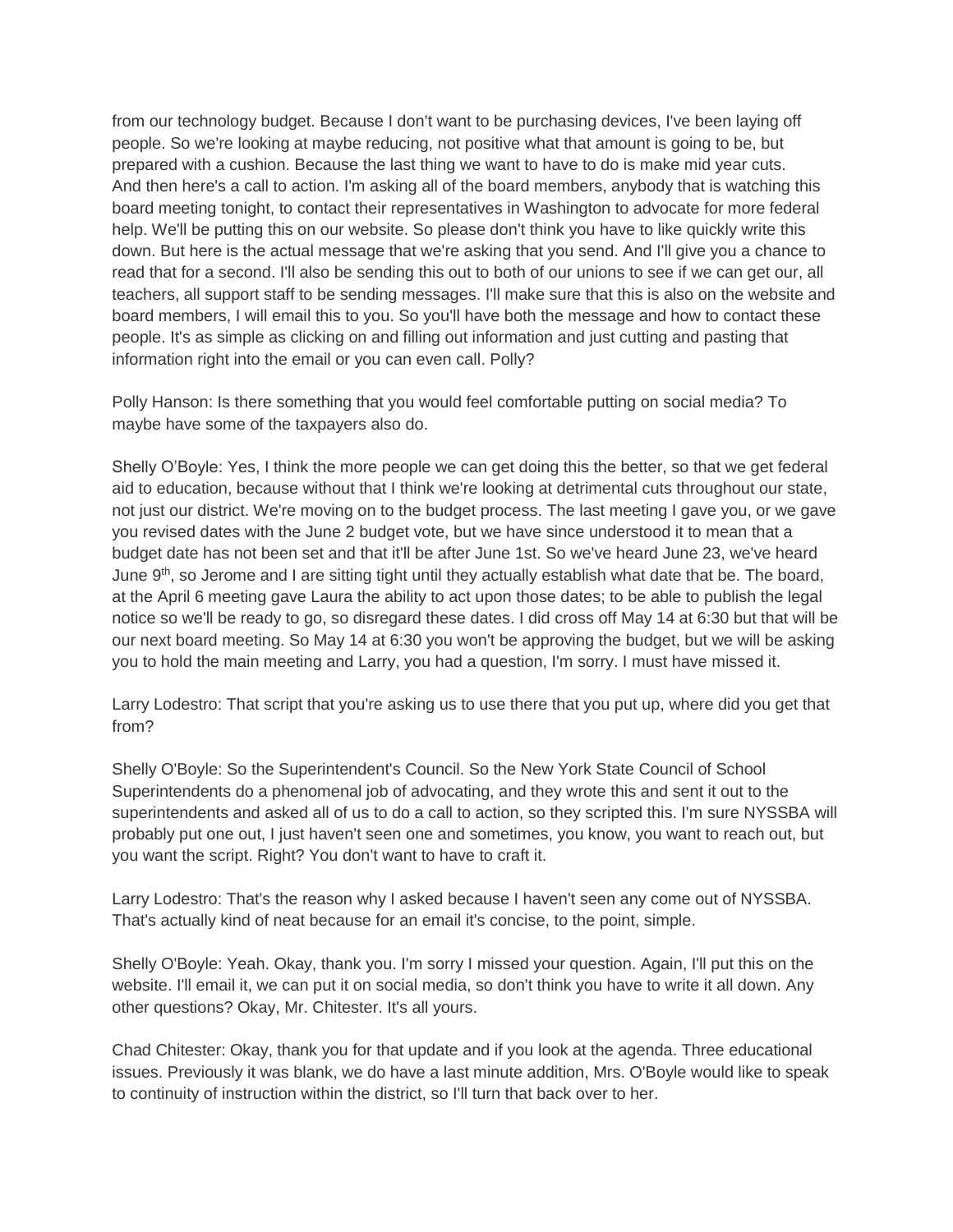Shelly O'Boyle: I thought I was getting away with like turning the meeting over to you, only to see that I have the next two items. So I did want to speak to the board. I know I've been really trying to keep the board updated with emails and then the zoom meeting link so that you could be a part of what's going on in the district, but I needed to publicly recognize or I need to publicly recognize first of all our students and our families who have had to transition to this online learning. In this this suddenness of this type of learning and our teachers that have done a phenomenal job of, March 13th packing up their stuff and then all of a sudden connecting with kids and trying to provide some instruction in just a whole new manner.

I am thankful to the work, for the work that our district has done in the area of technology so from Heidi's department to the tech integrators to Danielle Patti to the principals and if I'm missing anyone. I hate when that happens because you're like, oh, I forgot that person, but really it has been a phenomenal job of getting those devices out the door in a systematic way. I don't think we missed a beat and I am extremely proud of our entire district, and I am also very, I can't even tell you, the essential workers with our hourly employees that are rotating in on Tuesdays and Fridays coming in packing phenomenal amount of food and getting those out. It is amazing to me when you see kids pull up and they have a basket on a bike and then the food goes into the bike and off the kids go. Our families, our community seems so very thankful for all of the work that we're doing and our district has risen to the occasion, so I need to publicly recognize that.

I also want to make sure that you know what we're doing and what our rationale and what our sort of, our mantra has been regarding continuity of instruction. So when we first went out our message was we need to check on our kids. It is the number one important thing. We need to make contact and we need to connect with kids because this is unprecedented. We need to make sure that we provide as much normality as possible and as much routine, and as we have stayed open, we have been really trying, and when I say we, I say the administrative team because we are all working together to try to make sure that we are mindful and that we are thoughtful about what we are asking our teachers to do, and what we are asking our families to do because during this pandemic when it is so crazy and and kids are adjusting to being maybe babysitters while they're at home or they have three people on the computer or bad internet that in and of itself gives you bad, a bad awful like stress.

But we have students of essential workers that are going to work every day. We have been trying to be mindful that though we want some continuity of instruction, we are not looking for eight hours or seven hours and 10 minutes on the computer with traditional grading. And we've also tried to be very thoughtful about, "Well what will that look for students? Or how will that look?" On Monday, the 27th we have a letter going out to parents. I've actually had to kind of rein back a little bit. Some of the requests of teachers who have wanted to do grading or have some ways for parents to be able to view completed and incomplete work, and I do that and I tried to say this for three reasons: for student, for the teacher themselves, and for the district as a whole. It needs to be well thought out and it needs to be purposeful and it needs to be, just needs to be quality and it doesn't need to be pushed out there quickly.

So April 27th, the letter will go home to parents. I also will be meeting teachers tomorrow in a zoom meeting, which I will send out again the recording to you once it's done so you can watch it after the fact. Our administrators have been meeting with our department chairs and our grade level chairs and as we move to this next phase, we're anticipating some guidance from State Ed. in the next two weeks. And we're also anticipating that we're going to have have to submit a new learning plan to the state. So at that juncture, or in preparation, we are going to be working in collaboration with our teachers' union to come up with something that makes sense for all three: students, our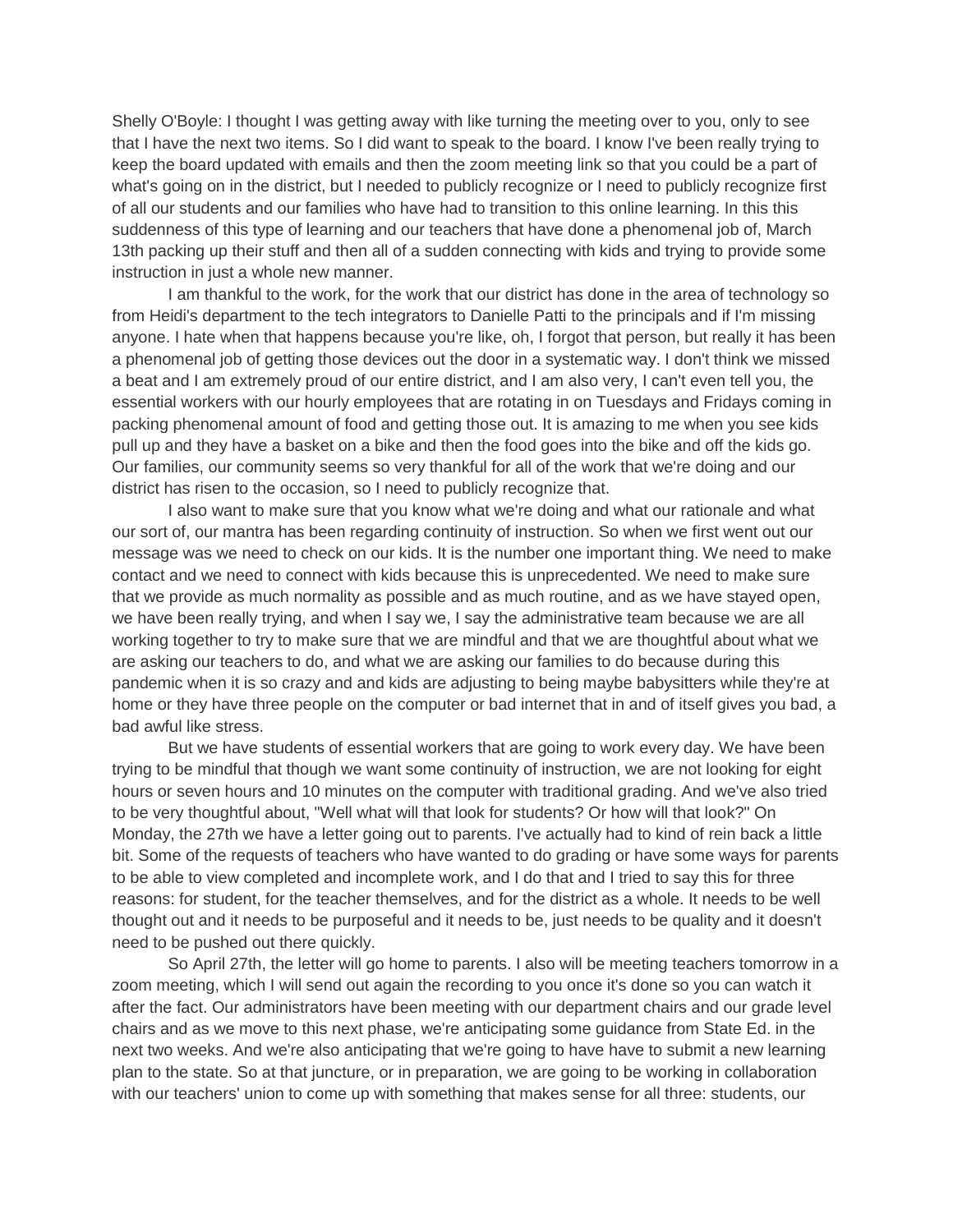instructional staff, and our district. And I just wanted the board to be aware of what that thought process is or what that feeling is or what that message has been. So that's why I just wanted to, to keep you updated. Any questions? Shelly O'Boyle: Larry? Hi Randy.

Larry Lodestro: Just a quick question. I know you haven't gotten anything definite out of Albany to any degree, but given the fact that we already were asked to give up spring break that puts us ahead of schedule as far as the 180 days of instruction and whatever our 187 with the teacher days. You have any idea where we actually stand right now?

Shelly O'Boyle: I absolutely do. So first of all, if I had to guess, and in listening to Governor Cuomo on Tuesday he, I don't think he has has any intention to bring school back. I think he actually made a comment on Monday sorry, yesterday about not having kids come back this year. I believe that he had us go through spring break, and provide instruction on Good Friday because I think he's going to end right at that first regents day which then would balance out the 180 days.

Now for every one else, I want to make sure you understand what Larry is asking. Our teacher contract has 187 contractual days in it. And then there are two sections in it that talk about a per diem rate if it goes over and also meeting the number of days. There's another section in it that protects a little bit of not having, it's like making sure you follow the regulation and getting the required number of days in, so the concern of a lot of the superintendents is, you had us teach during spring break & Good Friday, so if I add those 6 days to the already 187 then districts are going to have to pay for six of those days per diem,and there isn't a district that, everybody is like no, that can't happen. So that's why I think he's going to stop early because he's very cognizant of that that fact. I've been assured by NYSCOSS and representatives, the House of Delegates from NYSCOSS that the Governor understands that. So that Monday the 15th of March to remember, I'm going to get my dates wrong because I don't have a calendar but he didn't stop school, 16 would be Monday. He didn't end or start the closure of school until Wednesday the 18th. Monday I'm counting as our superintendent conference day that was scheduled for Friday the 20th. So I've moved that. So that covers our Monday, because we closed before he closed schools. Okay, that Tuesday I'm counting as an emergency closure day. That puts us to the Wednesday the 18th. So we have two days, then, I'm sorry one day of emergency closing that I'm using for Tuesday the 14th and we have that one snow day that we used. So I know I have four snow days extra, so we're good. If we make it to regents, I think we're even good four days into the regents week. Did I that answer that question? I feel like I don't answer your questions, I go around because I want to make sure everybody understands the concept there. So we're okay. Even if and the contractual language I think I would need to obviously work with FFA, but I think there's some coverage in there, there's two parts in the contract.

Larry Lodestro: So in other words, there hasn't been anything that you've heard that somehow whatever, that I missed, that we haven't heard? You haven't heard where they're going to come up with a definite date that's going to put us any kind of jeopardy? It's pretty much going to be left at 180 days because there were districts that actually started earlier than we did. There were districts that started later. Get to your 180 days how ever you're going to do the count, including snow days and that's it, I mean that's what I'm looking for. Have you heard anything to that extent?

Shelly O'Boyle: No but I think that, I haven't heard anything official, but I think, I know that Governor Cuomo has the 180 days to hold over districts, so that's why he's not going to send us off now, or tell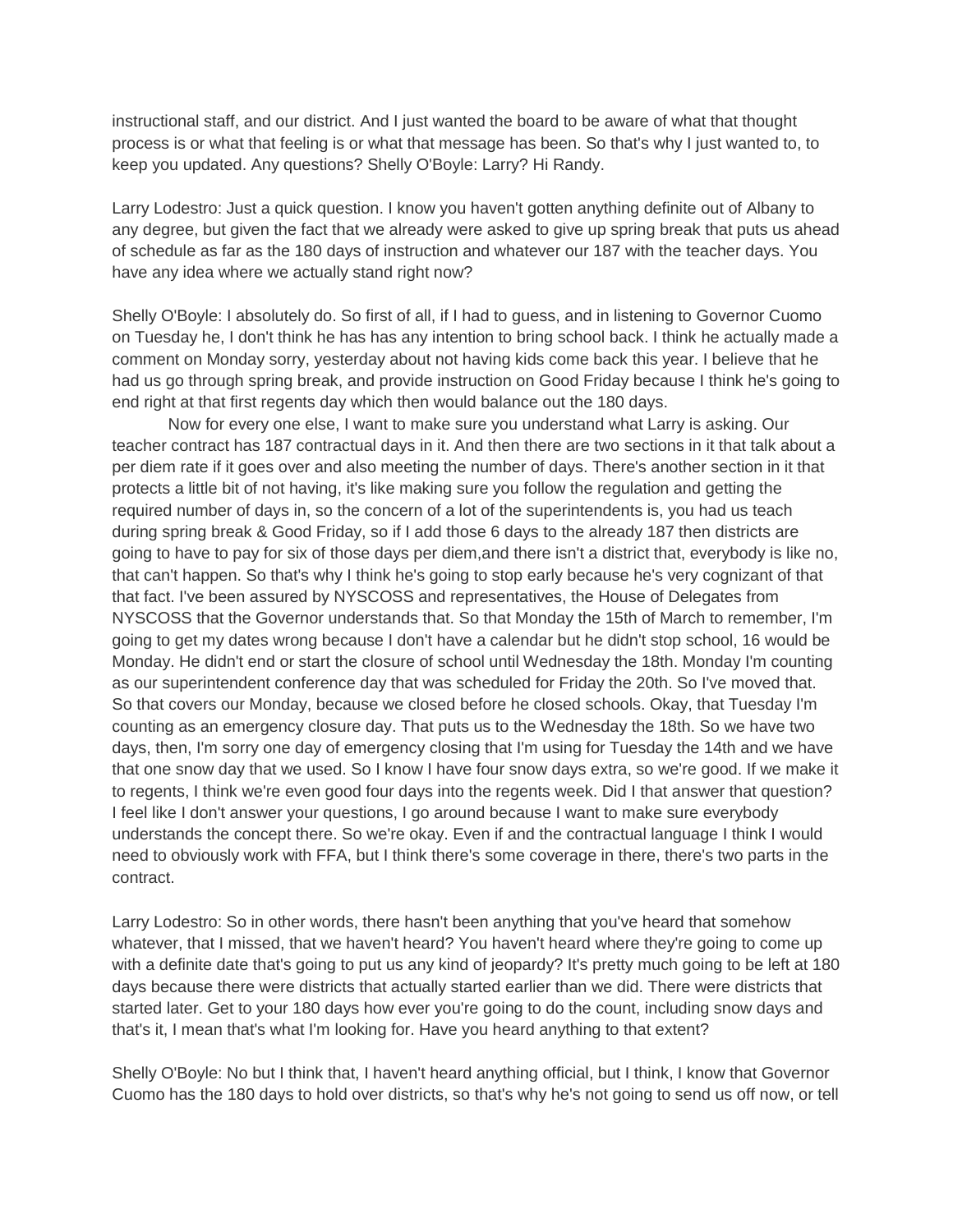us we're done for the rest of the year, and I think it's purposeful he canceled those regents. So I think there's going to be a declaration that that is the date that we go to. Now, I don't know what we're going to have to do for lunch or food. I don't know if we're going to have to continue that through the summer. I don't know. Shelly O'Boyle: John?

John Spacht: Has there been any discussion at all about possibility of summer school or not yet?

Shelly O'Boyle: Yes, we've talked about that. Currently our elementary summer school is built into our budget, and I'm not sure where we'll go with that depending upon cuts and what happens, but right now it's built into the budget, that elementary piece. And then the second piece that we have been talking about is when you provide general education for gen ed students, you have to provide free appropriate public education for special education or FAPE okay? So at the end of this we are going to have to have meetings to determine if students with disabilities made sufficient progress, and then we're going to have to determine if we need to to give compensatory services and when those compensatory services are going to exist. So Tammy has been working with the consortium to try to see if, well if this district provides this, we could send our kids there for that compensatory service if we needed to. We could provide some, another district, to divvy up that service. And I just want to also point out it doesn't necessarily have to be in the summer, but because you asked about summer school, the regular Gen Ed. summer school is still in the budget for elementary as well as high school and for special ed compensatory services, we're looking at our options. Any other questions? Oh, Polly?

Polly Hanson: If we do have to continue the food for the summer or into however long, we don't know. Um, that requires labor as well. And where do we get those funds?

Shelly O'Boyle: Right. Again, we haven't heard anything. I am just wondering if there's going to be a strong possibility of us having to do that. Now, if we had to do that, we would apply for SSE or SSF. I get my acronyms a little bit mixed up. But it's a continuation of the program over the summer and we would get federal reimbursement for the food, but you're right, the labor would need to be picked up by the district. Again, I'm putting the cart before the horse because I haven't heard anything. Any other questions? Okay. Mr. Chitester?

Chad Chitester: Okay, um as with education issues, old business was previously blank, but Mrs. O'Boyle would like to take a moment to review some of the building projects are going on within the district, so I'll turn it back to Mrs. O'Boyle.

Shelly O'Boyle: Okay, so I just wanted to make sure that the board was updated on all of our construction projects. So let's go one by one. You know our energy performance contract is our boilers and our lighting and it's important to understand because public schools are essential, which means that we are able to do construction but we are under the advisement to look to see what of the construction is actually essential to be done. Like what is a health hazard? What might be torn up that needs to be put back into place before kids come back?

So with the EPC, remember our boilers, the leaking the water that's dripping, to me that, or to us, that is an essential need that we have. So put that over in one column for essential need. The lighting, not so essential, we can wait to do that. The capital outlay project. You remember that's the back stoop. The stairs are crumbling, we need the canopy over it to protect the stairs. It's an entry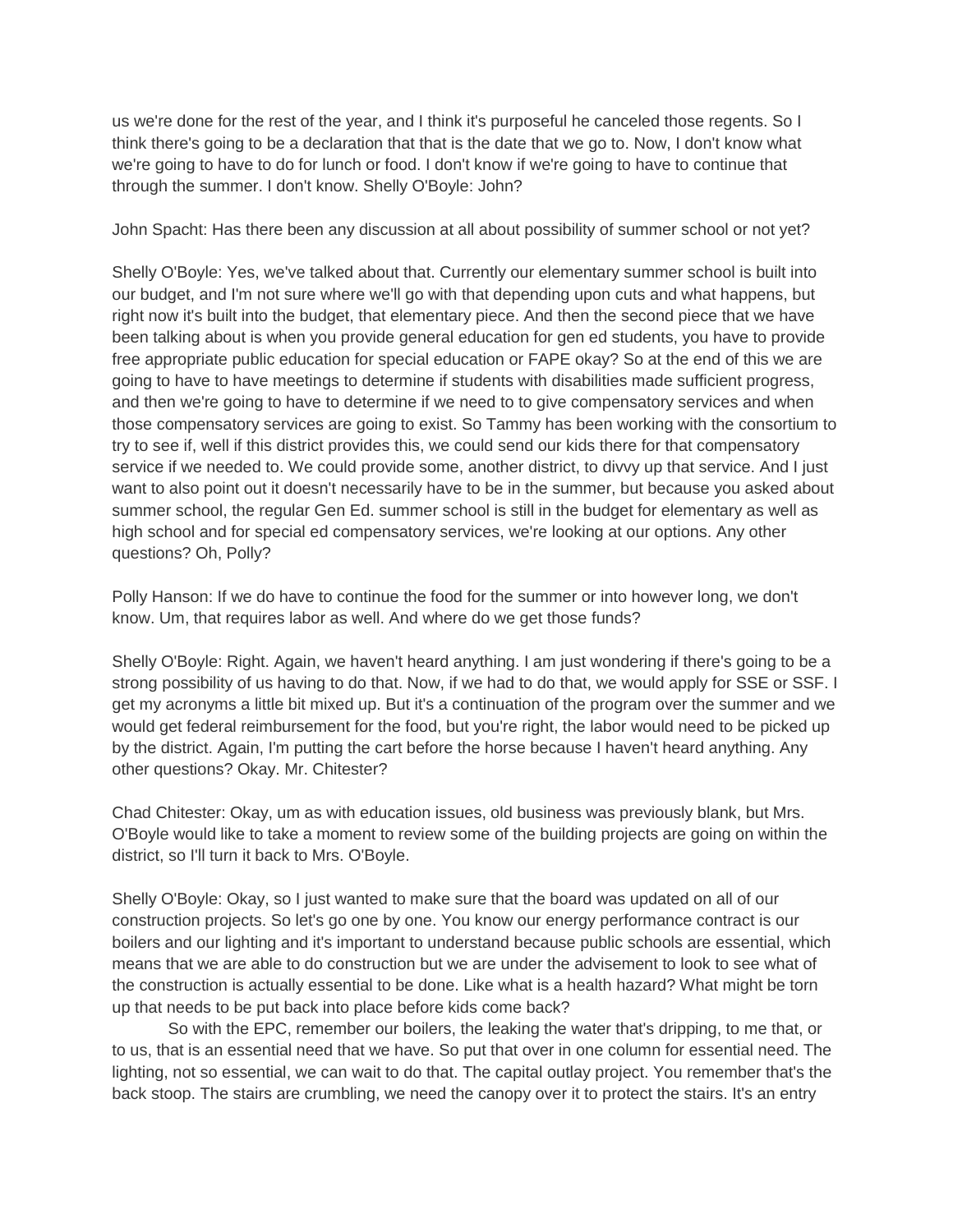way. Again, we're deeming that as essential because it's an area of in and out, an exit. Stairs are continually continuing to crumble. It's a safety issue. So put that over in the essential. And then if we look at our capital project; remember, we have two phases, we have the roofs and then we have phase two, which would be the classrooms, the gym, the RHJ gym, gym, the middle school, high school cafeteria, community room, blinds, screens, paving. What we're thinking is that we're going to hold on that for a little bit, because that's not essential at this point. Now our parking lots are getting to that point where we might need to deem it essential and our roofs are out of warranty and we'll see where that happens or come, we'll deal with those two phases in a little bit to see where we are for coming back to school.

So what I did, is I contacted our legal counsel and Dana Lundberg wrote a letter indicating that those two, the EPC boilers and the capital outlay are essential, and I have given that letter to our contractors who have agreed to start our work. So our boilers started actually today and they're marking pipes and trying to get that; they were scanning and doing some work on that. So we will be moving forward with that portion of the project or those portions of the project. Questions. Ok, thank you. Mr. Chitester?

Chad Chitester: Okay thank you. Okay, so moving on to tonight's action items. We'll start with 5.1 and it says, the April 26, 2020 Board of Education meeting and move that the minutes of the other Board of Education meeting March 10 and the special meeting of April 6th be approved as submitted.

Laura Smith: Motion made by Larry Lodestro seconded by Jason Ruhlman Laura Smith: Mr. Chitester? Aye. Laura Smith: Mr. Fenton? Thomas Fenton? Aye. Laura Smith: Mr. Lodestro? Larry Lodestro: Aye. Laura Smith: Mrs. Hanson? Polly Hanson: Aye. Laura Smith: Mr. Ruhlman? Jason Ruhlman: Aye. Mr. Spacht? John Spacht: Aye. Laura Smith: Mr. Wilstie? Laura Smith: Motion carried.

Shelly O'Boyle: Mr. Wiltsie, if you are able to unmute the first time by hovering down at the bottom left of your screen and if you touch that with your mouse or click on it your spacebar will now work. So when you you hit the spacebar, it'll unmute you.

Randall Wiltsie: Can you hear me now? All right.

Chad Chitester: Okay, 5.2. Move the Treasurer's Report be approved as submitted.

Laura Smith: Motion made by Mr. Lodestro, seconded by Jason Ruhlman.

Mr. Chitester? Chad Chitester: Aye. Laura Smith: Mr. Fenton? Thomas Fenton: Yes. Mr. Lodestro? Larry Lodestro: Aye. Laura Smith: Mrs. Hanson? Polly Hanson: Aye. Mr. Ruhlman? Jason Ruhlman Aye. Mr. Spacht? John Spacht: Aye. Mr. Wiltsie? Randall Wiltsie: Aye. Laura Smith: Motion carries.

Chad Chitester: Moving on to 5.3. Move that the following substitutes to be approved for the 2019 2020 school year. We have one, Sharon Kane, cleaner.

Laura Smith: Motion made by Mr. Lodestro, seconded by Mr. Fenton. Mr. Chitester? Chad Chitester: Aye. Mr. Fenton? Tom Fenton: Aye. Laura Smith: Mr. Lodestro? Larry Lodestro: aye. Mrs. Hanson?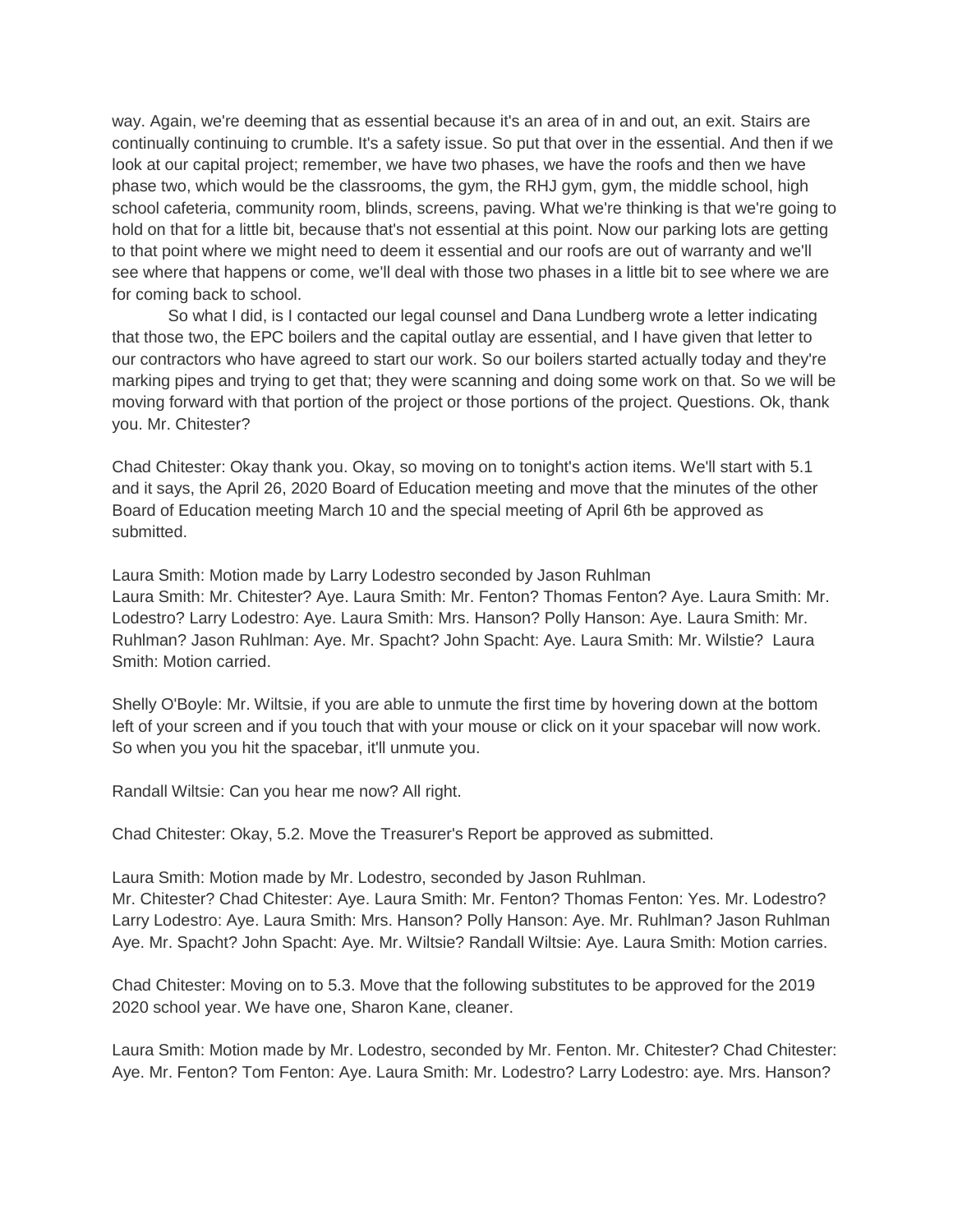Polly Hanson: Aye. Mr. Ruhlman? Jason Ruhlman: Aye. Mr. Spacht? John Spacht: Aye. Mr. Wiltsie? Randall Wiltsie: Aye. Laura Smith: Motion carried.

Chad Chitester: 5.4. Move that the following miscellaneous appointments be made: student teacher Rachel Burt with Terra Devereaux. Dates will be determined upon the reopening the school district.

Volunteers Elizabeth Christatos-Newburgh and Jenna Spencer.

Laura Smith: Motion made by Mrs. Hanson, seconded by Mr. Lodestro. Mr. Chitester? Chad Chitester: Aye. Mr. Fenton? Thomas Fenton: Aye. Mr. Lodestro? Larry Lodestro: Aye. Laura Smith: Mrs. Hanson? Polly Hanson: Aye. Mr. Ruhlman? Jason Ruhlman: Aye. Mr. Spacht? John Spacht: Aye. Laura Smith: Mr. Wiltsie? Randall Wiltsie: Aye. Laura Smith: Motion carried.

Chad Chitester: 5.5. Move that the recommendations of the Committee on Special Education and the Committee on Preschool Special Education Programs and Services be approved.

Laura Smith: Motion made by Mr. Fenton, seconded by Mr. Lodestro. Mr. Chitester? Chad Chitester: Aye. Mr. Fenton? Thomas Fenton: Aye. Mr. Lodestro? Larry Lodestro: Aye. Laura Smith: Mrs. Hanson? Polly Hanson: Aye. Mr. Ruhlman? Jason Ruhlman: Aye. Mr. Spacht? John Spacht: Aye. Laura Smith: Mr. Wiltsie? Randall Wiltsie: Aye. Laura Smith: Motion carried.

Chad Chitester: 5.6. Move to authorize the Pre K, Universal Pre K Program for the 20/21 school year. Laura Smith: Motion made by Mr. Ruhlman, seconded by Mr. Lodestro. Mr. Chitester? Chad Chitester: Aye. Mr. Fenton? Thomas Fenton: Abstain. Mr. Lodestro? Larry Lodestro: Aye. Laura Smith: Mrs. Hanson? Polly Hanson: Aye. Mr. Ruhlman? Jason Ruhlman: Aye. Mr. Spacht? John Spacht: Aye. Laura Smith: Mr. Wiltsie? Randall Wiltsie: Aye. Laura Smith: Six ayes, one abstention, motion carried.

Chad Chitester: 5.6 Authorization to enter into updated contracts for the 2019 2020 school year with the attached contractors. And for that, we have one, legend group, to monitor and transfer expenses, exchanges in place on January 1, 2009.

Laura Smith: Motion made by Mr. Lodestro, seconded by Mrs. Hanson. Mr. Chitester? Chad Chitester: Aye. Mr. Fenton? Thomas Fenton: Aye. Mr. Lodestro? Larry Lodestro: Aye. Laura Smith: Mrs. Hanson? Polly Hanson: Aye. Mr. Ruhlman? Jason Ruhlman: Aye. Mr. Spacht? John Spacht: Aye. Laura Smith: Mr. Wiltsie? Randall Wiltsie: Aye. Laura Smith: Motion carried.

Chad Chitester: 5.8. Approval of the 2020/21 BOCES Administrative Budget, and for that Mrs. O'Boyle would like to speak.

Shelly O'Boyle: So I just wanted to make sure that you were all aware that we have looked and met with all of our supervisors or departments or administrators to look at what services that we need from BOCES carrying forward. I am comfortable with the participation statement that you're going to be or that I'm asking that you give consideration to further in the agenda. I also feel as though it's kind of a double edged sword. We need services and I don't really want, that isn't a place where we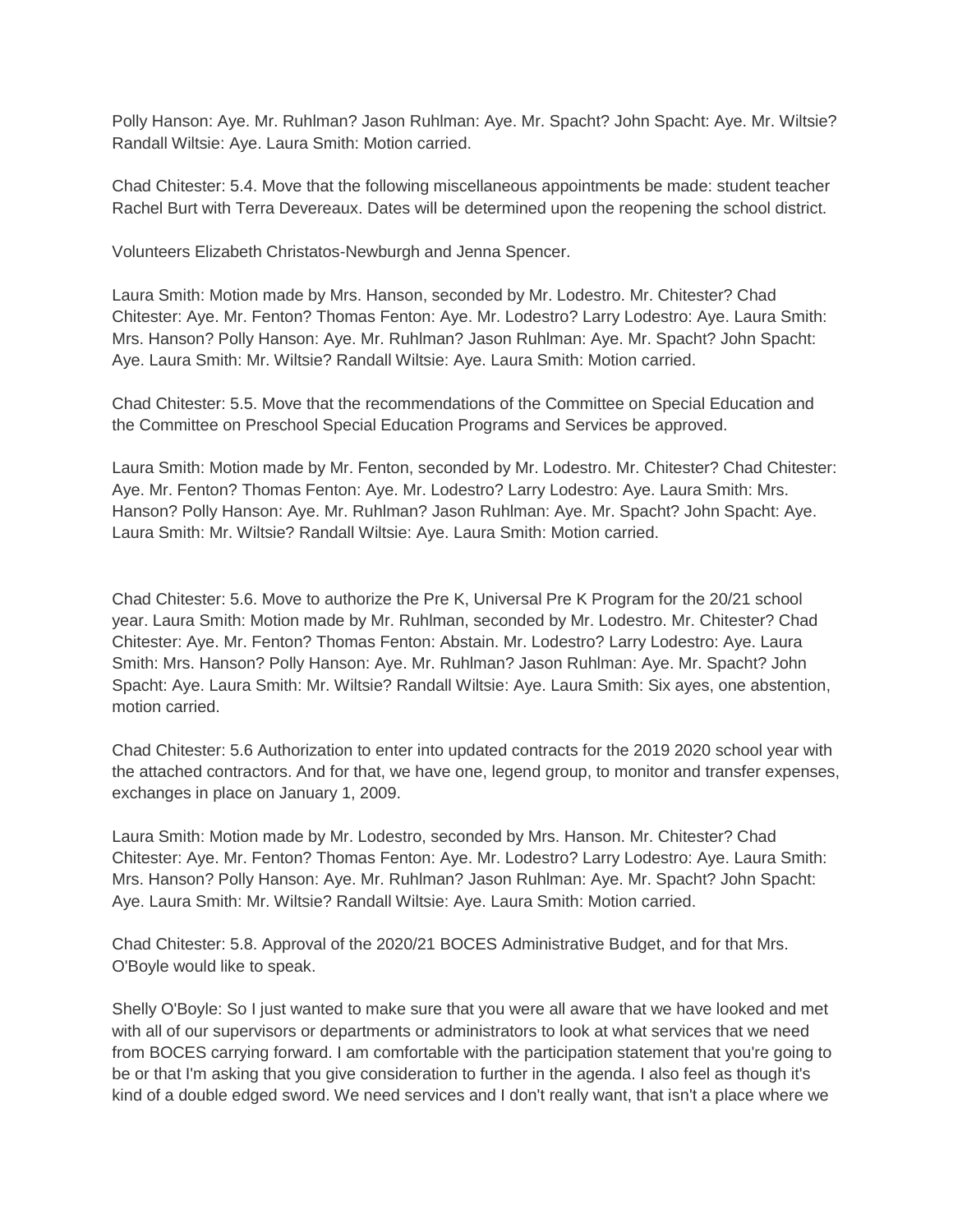would necessarily cut because of the 84% reimbursement rate or aid that we get back the following year. And we're kind of, we are dependent on that aid. That is not to say that we don't cut services that we don't need in this budget or in our participation. So I am hoping that you'll give consideration on approving the BOCES budget.

Chad Chitester: If there's no further discussion, I'll take motions to accept. Laura Smith: Motion made by Mr. Spacht, seconded by Mr. Ruhlman. Mr. Chitester? Chad Chitester: Aye. Mr. Fenton? Thomas Fenton: Aye. Mr. Lodestro? Larry Lodestro: Aye. Laura Smith: Mrs. Hanson? Polly Hanson: Aye. Mr. Ruhlman? Jason Ruhlman: Aye. Mr. Spacht? John Spacht: Aye. Laura Smith: Mr. Wiltsie? Randall Wiltsie: Aye. Laura Smith: Motion carried.

Chad Chitester: Okay, 5.9 motion to cast votes in the election members of the Board of Cooperative Educational Service, 2nd supervisory district of Erie, Chautauqua, and Cattaraugus counties. And for that we have 4 individuals that are up for election: Mr. Thomas DeJoe, Mr. David Lowery, Mrs. Christine Schnars, Mr. Richard Vogan. At this time I'll ask for any comment, discussion on the nomination of all, none, combination thereof. We'll start with number one, Mr. Thomas DeJoe. Laura Smith: Yes Tom? Chad Chitester: I guess we, to make a little bit simplifying this. I guess we'll just go one at a time. And I'll ask for any objections, if there are no objections then we'll just consider it as a nomination. So Mr. Thomas DeJoe. Are there any objections? There are no objections noted. Mr. David Lowrey. And no objections noted there. Ms. Christine Schnars. No objections noted. Mr. Richard Vogan. No objections noted. So at this time we'll take motions to nominate the 4 individuals.

Laura Smith: Motion made by Mr. Fenton, seconded by Mr. Lodestro. Mr. Chitester? Chad Chitester: Aye. Mr. Fenton? Thomas Fenton: Aye. Mr. Lodestro? Larry Lodestro: Aye. Laura Smith: Mrs. Hanson? Polly Hanson: Aye. Mr. Ruhlman? Jason Ruhlman: Aye. Mr. Spacht? John Spacht: Aye. Laura Smith: Mr. Wiltsie? Randall Wiltsie: Aye. Laura Smith: Motion carried.

Chad Chitester: 5.10. Acceptance of the Erie 2 Chautauqua Cattaraugus BOCES Commitment Statement for the services for the 20/21 school year. At this time I'll take motions to accept.

Laura Smith: Motion made by Mr. Lodestro, seconded by Mr. Ruhlman Mr. Chitester? Chad Chitester: Aye. Mr. Fenton? Thomas Fenton: Aye. Mr. Lodestro? Larry Lodestro: Aye. Laura Smith: Mrs. Hanson? Polly Hanson: Aye. Mr. Ruhlman? Jason Ruhlman: Aye. Mr. Spacht? John Spacht: Aye. Laura Smith: Mr. Wiltsie? Randall Wiltsie: Aye. Laura Smith: Motion carried.

Chad Chitester: 5.11 [inaudible] election of members to the executive committee. And for that we have 5 individuals. And to be consistent we'll just mention them individually and we'll give an opportunity for discussion. If there's no objections, I'll make note of that and we'll consider them nominated. Sylvester Cleary. No objections noted. Jeanne Oag. No objections noted. Wendy Dymentt. No objections noted. Kurt Gustafson. No objections noted. Mary Lee Talbot. No objections noted. That said, I'll take motions to accept the 5 members listed.

Laura Smith: Motion made by Mr. Ruhlman, seconded by Mr. Spacht. Mr. Chitester? Chad Chitester: Aye. Mr. Fenton? Thomas Fenton: Aye. Mr. Lodestro? Larry Lodestro: Aye. Laura Smith: Mrs. Hanson? Polly Hanson: Aye. Mr. Ruhlman? Jason Ruhlman: Aye. Mr. Spacht? John Spacht: Aye. Laura Smith: Mr. Wiltsie? Randall Wiltsie: Aye. Laura Smith: Motion carried.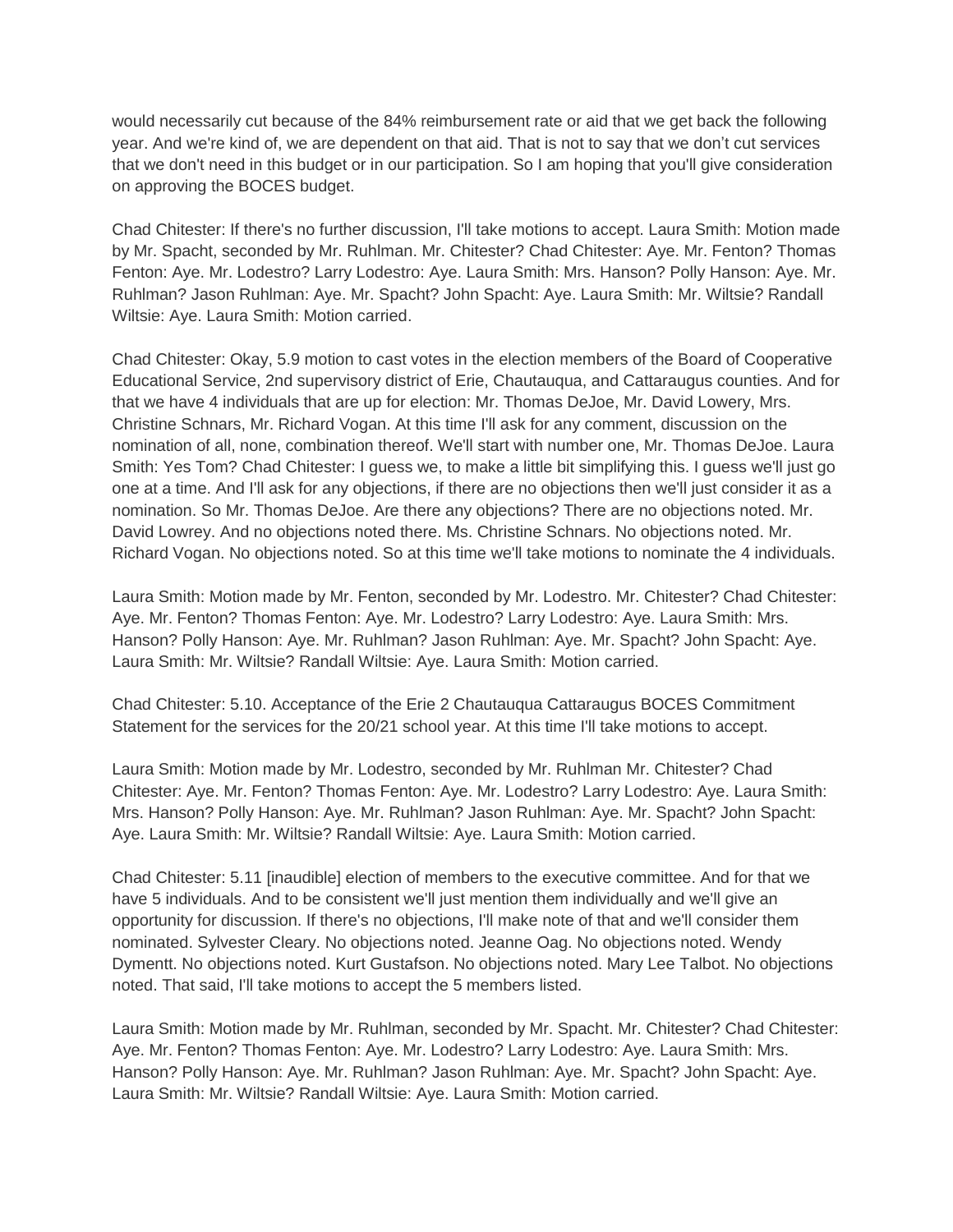Chad Chitester: 5.12 Move to combine the marching band with Falconer Central School for the 20/21 school year and to authorize Shelly O'Boyle, Superintendent of Schools to execute an agreement with Falconer Central School District to implement the arrangement authorized by this resolution.

Laura Smith: Motion made by Mr. Wiltsie, seconded by Mrs. Hanson. Mr. Chitester? Mr. Chitester? Chad Chitester: Aye. Mr. Fenton? Thomas Fenton: Aye. Mr. Lodestro? Larry Lodestro: Aye. Laura Smith: Mrs. Hanson? Polly Hanson: Aye. Mr. Ruhlman? Jason Ruhlman: Aye. Mr. Spacht? John Spacht: Aye. Laura Smith: Mr. Wiltsie? Randall Wiltsie: Aye. Laura Smith: Motion carried.

Chad Chitester: 5.13 Move to combine the boys' boys swimming team with Southwestern Central School for the 2020 2021 school year and authorize Shelly O'Boyle Superintendent of Schools to execute an agreement with the Southwestern Central School District to implement the arrangement authorized by this resolution.

Laura Smith: Motion made by Mr. Ruhlman, seconded by Mr. Lodestro. Mr. Chitester? Chad Chitester: Aye. Mr. Fenton? Thomas Fenton: Aye. Mr. Lodestro? Larry Lodestro: Aye. Laura Smith: Mrs. Hanson? Polly Hanson: Aye. Mr. Ruhlman? Jason Ruhlman: Aye. Mr. Spacht? John Spacht: Aye. Laura Smith: Mr. Wiltsie? Randall Wiltsie: Aye. Laura Smith: Motion carried.

Chad Chitester: Okay. So that concludes this evening's action items. We'll move on to the warrant report, payment of bills. We've had an opportunity to look at that previously. Any questions, concerns, regarding the Warrant Report? If not, we'll move on to district goals, updates, good news. Again, we've had an an opportunity to read that over beforehand. Any comments for the board? Informational items:

8.1: Revenue status report

8.2: Appropriation status report

8.3 Budget transfer report. Again, we've had opportunities to review this beforehand. Any questions, concerns regarding the aforementioned reports?

Coming attractions:

9.1 We have just the one, Thursday, May 14 6:30 regular Board of Education meeting. I guess location to be determined and that will be forthcoming once more information is given to the district. I believe that that does it for meeting tonight and just take, like to open up the floor. Is there any last minute comments before we adjourn for this evening?

Chad Chitester: Larry?

Larry Lodestro: God bless you, Randy our hearts are with you.

Randall Wiltsie: Thank you. Would you like me to give you an update on our daughter? I'll tell you exactly what's happened. It'll be 2 weeks on Thursday, she had a seizure on a Pine Valley School bus. And thank goodness she did, or we'd have never known anything about any tumors whatsoever and she went to Brooks hospital they took an MRI. They weren't happy with it. They took another one. It showed swelling in her brain and a tumor. They sent her to Buffalo General and that was a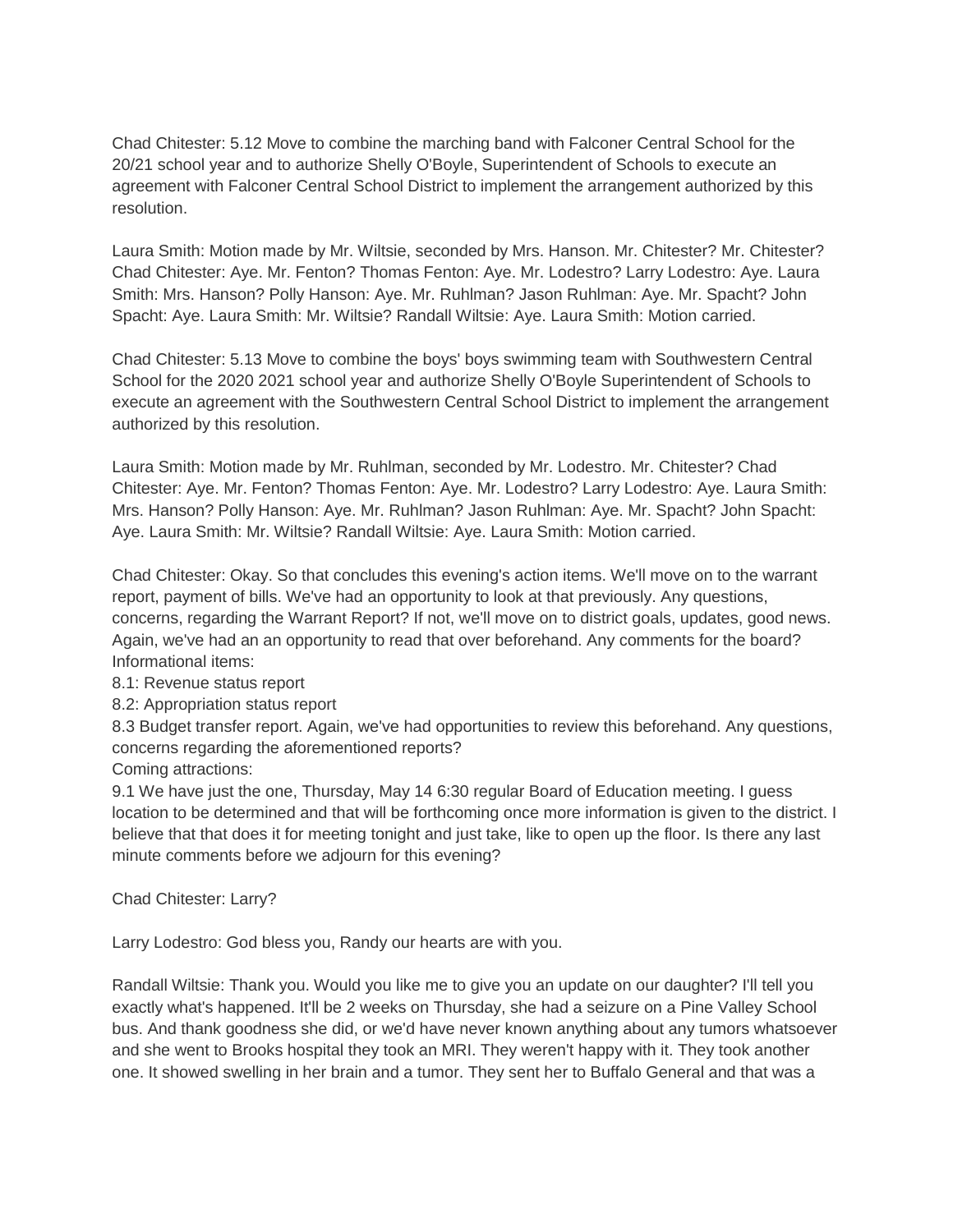Friday. Friday night we were there and they were going to do a full body scan after we left and first thing Saturday morning, my son in law called and says, we got an answer to our prayers. There's no more cancer and the rest of her body. I don't know if you guys have ever heard of glioblastoma or not. That's the type of cancer that she has and there is no known cure for it that we know of. Keep her in your prayers and prayer changes a lot of things. That was on Friday. She had a biopsy following Monday. That was an all day long procedure and this mom and dad were pretty concerned. She came home Tuesday night. She went back to Buffalo early Friday morning for an extensive MRI. They found another small tumor. The first tumor is on the left side of her brain. The second tumor's on the right side but they think that one is benign. They're going to monitor that which is a good thing. She has had 2 COVID 19 tests. I don't know how many MRIs. She's going back to Buffalo for another COVID 19 test the following Monday. Wednesday morning she had to be, they had to be there at 5:30. Surgery started at 7:30. She didn't get out of surgery until after 2. It went okay They took another MRI that night. Thought they got it all. Thursday afternoon I get a phone call from my son in law that she had to go back into surgery Friday. She went in about 11 and she got out about 7. And thankfully this time they did get it all. But the doctor came in Saturday morning and told or he called he called my son in law. Nobody can be there. The 1st surgery, my son in law was there. After that, nobody's there. The only time he can be there was to pick her up last night. The surgeon told my son in law with her attitude and with her altitude and her ambition. I don't know where she gets gets that from but anyways, he says, I don't see any sense in keeping her here past Monday. So she came home yesterday. She has an appointment at Roswell tomorrow 2:00. She seems ok. This, that, and the thing, but we don't know how long this road is going to be, and whatever. If I had an enemy, I wouldn't wish this on them because you don't have a clue what we've gone through and I don't want you to find out. It's something no mom and dad ever wants to have a problem like that with one of their kids and to have two little kids and a husband. And we're in this to win this. My other kids have rallied around both sides of the families and it's unbelievable the support that she's gotten. And I just, I don't know. We shed our share of tears. I appreciate every one of you guys. Yes, we have a lot of friends and I'm thankful for everyone. And I don't want anybody to go through this. The Lord knows a cure and has a cure and that's what we're going on. And her attitude is pretty high. I saw her today and her little sister and her they were looking at emails, they were looking at all kinds of Facebook stuff and Joyce was reading it all to her. I don't know if she can read it or not. It's Not, not one of our, you know, she thinks Joyce is Rochelle. And Joyce laughs, she thinks that's pretty neat and it is. All of her memory and everything will come back to her eventually. And I asked the kids if they were glad mom was home and my grandson, he's glued into his whatever and he didn't he hardly acknowledged I was there. My granddaughter, she was extremely happy mom was home. And so she did, Joyce did let her take a shower this morning and she had a little, her balance might be a little bit off. She slipped in the shower but she herself and whatever. But she Joyce told her, she says, from now on when you take a shower I'm taking one too. So anyhow um.

Shelly O'Boyle: Randy, I think I speak for the entire board when we say our thoughts are with you, positive vibes are being sent your way and lots of prayers are coming to that daughter of yours and the entire family.

Randall Wiltsie: Thank you. I appreciate all of you. Anyhow thank you.